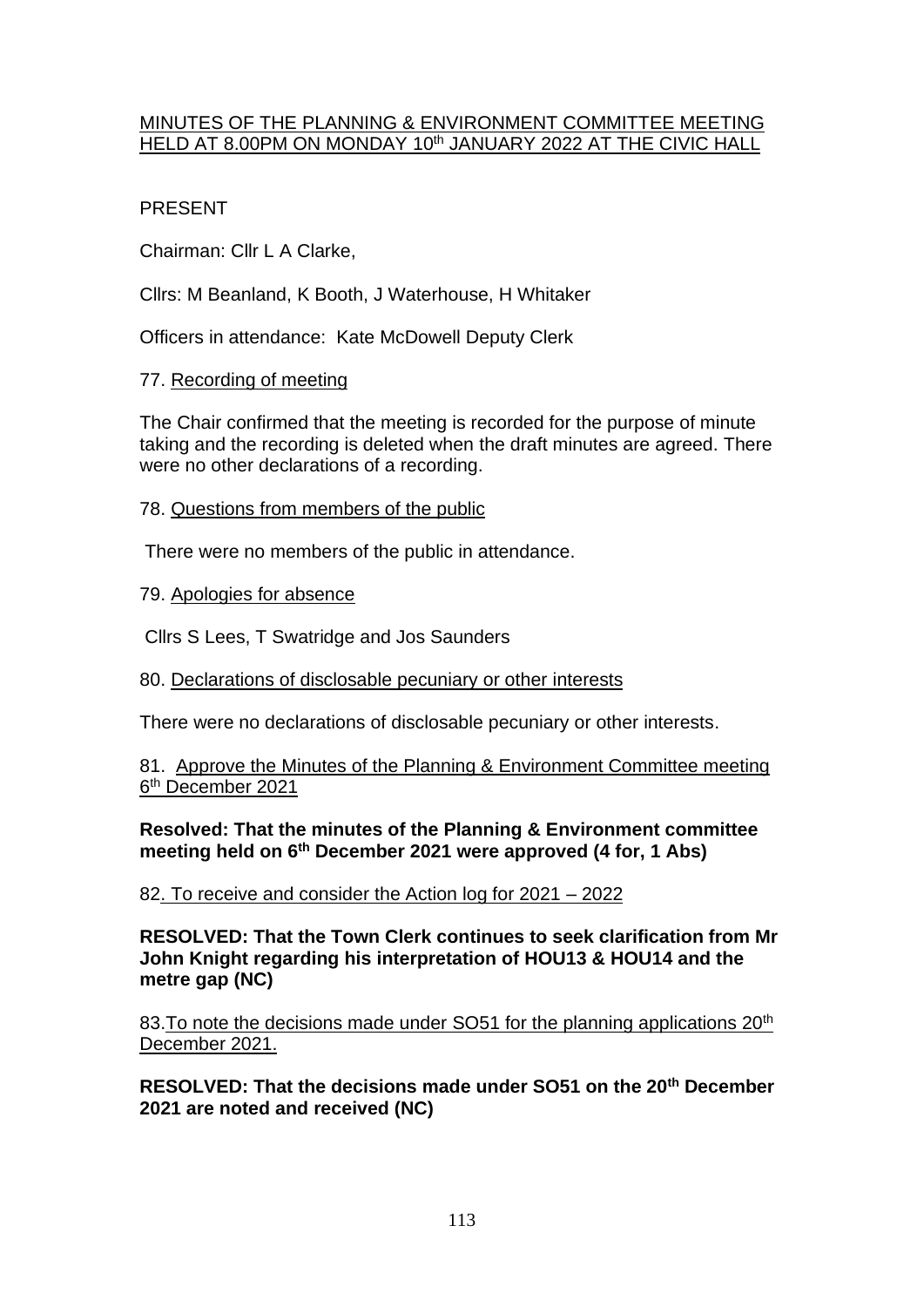## 84. To note the Cheshire East planning decisions up to the 4<sup>th</sup> January 2022

The Chair was pleased to note that there were a lot of planning decisions that had now been made by Cheshire East, as there had been significant delays noted to date.

Application 21/1356M, 1 Park Lane, where the applicant had attended a Planning meeting before Christmas to find out why the decision on the amendment was taking so long, had now been approved with conditions. The Chair noted that some of the applications that had been approved by Cheshire East had submitted revised plans, taking into account the objections and concerns raised by this Committee. For example, planning applications 21/3573M and 21/3740M were later amended and have now been approved. If the applications had been submitted originally with these amendments, the Committee may well have not objected.

21/5197M prior approval on Green Lane has been rejected by Cheshire East.

Members were pleased to see that the Committee's concerns and objections have been taken into account by Cheshire East when the final decisions have been made on the applications.

## **RESOLVED: That the report be received (NC)**

85. To receive and consider the email from Alderley Architecture Ltd with regards to 21/5869M 63 Chestnut Drive, Poynton SK12 1QE

The Chair has drafted a report based on the correspondence and comments forming a possible reply to the email. Alderley Architecture Ltd were invited to the meeting but did not attend. The Chairman commented that if they were to moderate their proposal then the Town Council could reconsider the application and possibly withdraw the objection. However, as it stands, when comparing the existing and proposed side and front elevations it is a substantial increase and the plans do go up to the boundary. Therefore, the Town Council should reiterate our previous concerns.

### **RESOLVED: That the report is received, and a reply is sent to Alderley Architecture Ltd based upon the comments in the report (NC)**

#### 86.To receive and consider the information on the future Manchester Airport flight paths

The Chair noted that until recently the flight paths to and from Manchester Airport had to avoid Poynton as Woodford Airfield (now closed) was nearby. There has been ongoing concern that Stockport Council may try to direct flights to Manchester Airport, that currently fly very low over Gatley and Cheadle, to divert them to go over Poynton and other areas of Cheshire East instead.

The report from the Manchester Airport Future Airspace Reference Group states the process is ongoing and there is a way of keeping in touch with updates.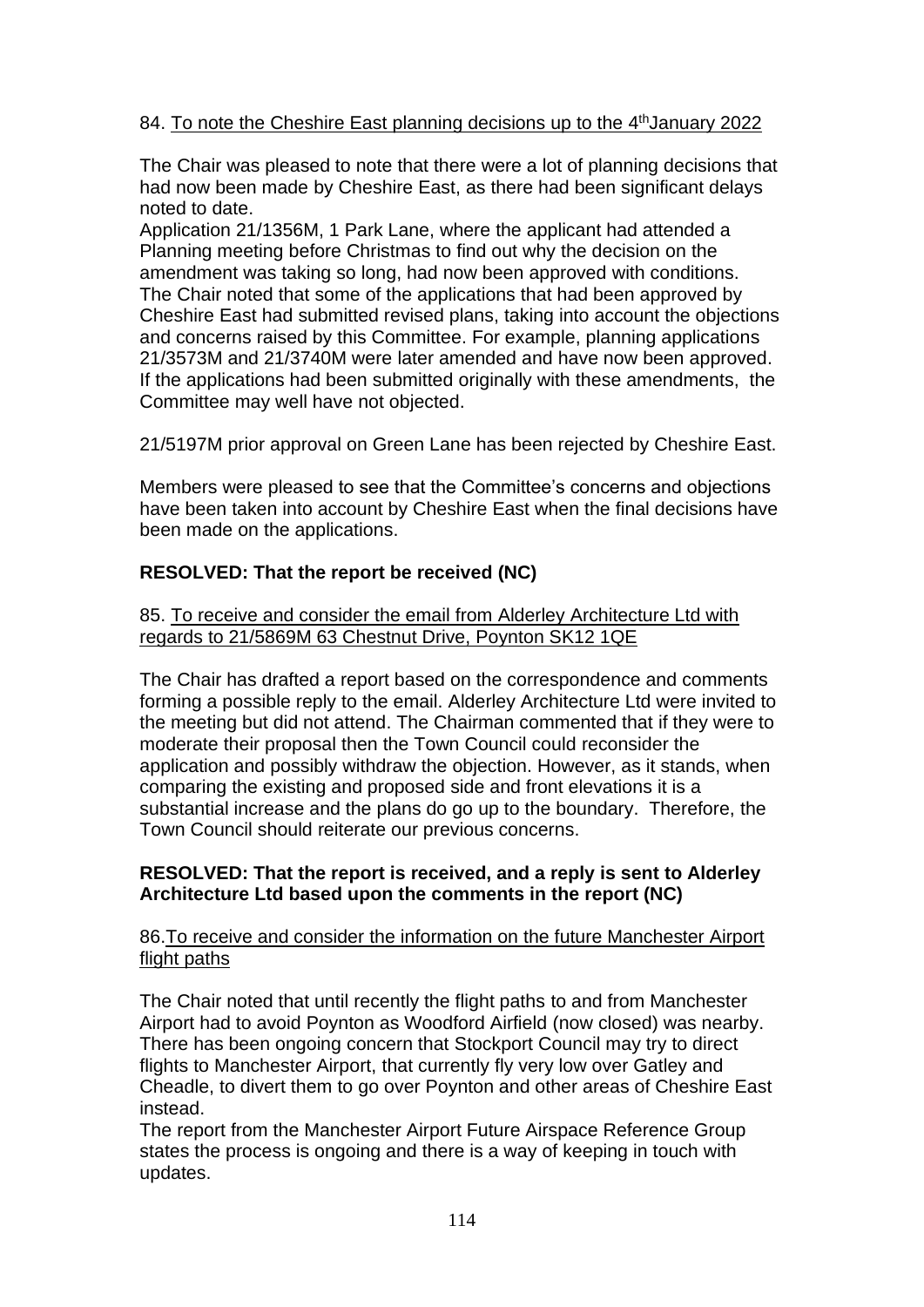The Deputy Clerk advised that the Town Clerk had secured a meeting with the Future Airspace Consultation Manager on 11<sup>th</sup> January 2022 to discuss the matter.

The members discussed the current flight paths in the area and the issues raised. The Chair noted that the Airport was majority owned by the City and Borough councils in Greater Manchester, so Stockport MBC get a share of the Airport's profits. This will help to mitigate the fact that they have flight paths. Cheshire East do not receive any such profits.

**RESOLVED: That the information is received and that the Town Council subscribe to the Keeping in Touch newsletter and that the Town Clerk drafts a report following the meeting with the Future Airspace Consultation Manager for consideration at the next meeting of the Committee (NC)**

87. To receive and consider a report on the recent fly tipping of barrels in Poynton Brook.

The Chair commented that the barrels had been removed but the Town Council do not know who is responsible – the matter is being investigated by Cheshire East.

The Deputy Clerk confirmed that Cheshire East do not publish any investigation outcomes in relation to Fly Tipping.

A member felt that the report would be more helpful if it contained a list of incidents and the outcome of investigations.

The Chair noted that not all incidents were being reported to the Town Council and would propose a communication message at the end of the meeting to encourage residents to report any fly tipping they see to the Civic Hall.

### **RESOLVED: That the report be received, and the staff thanked for the prompt action taken to remove the barrels from the Brook. (NC)**

### 88. To note the Cheshire East recent planning appeal decisions

The Deputy Clerk updated the Committee on the withdrawn planning appeal for 21/0057E Woodford Road. The Clerk has spoken to the Enforcement Office at Cheshire East who confirmed that initially Stockport Council had agreed to give the relevant information needed to take the enforcement forward. However, Stockport Council have since said they are unable to provide the information and have not given a reason. This meant that Cheshire East had no option other than to withdraw the enforcement as it would have been lost on appeal. The Clerk has contacted Stockport Council to ask why the information has been withheld. Cheshire East Enforcement has suggested that the Clerk contact Peter Hooley, who has been dealing with the matter, with a list of questions as he should be able to provide some further detail.